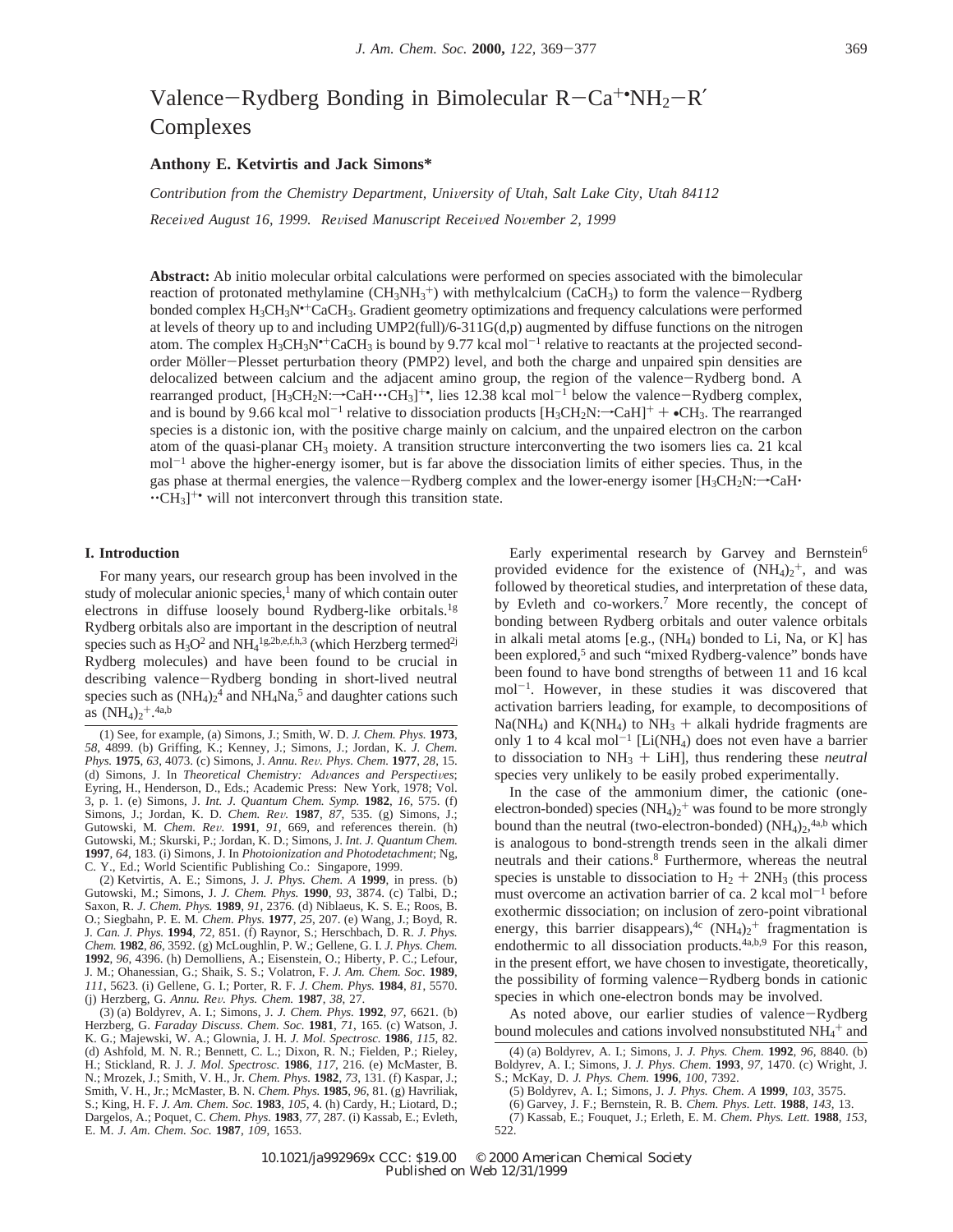$H<sub>3</sub>O<sup>+</sup>$  cations and neutral alkali atoms. Because we are interested in designing new molecules that use valence-Rydberg bonds to "link" fragments together into larger chains, cycles, and other topological moieties, we need to extend our choices both of the Rydberg and valence species. In the present effort, we chose to extend the Rydberg species by replacing  $NH_4^+$  by a protonated amine  $RNH_3^+$  and to replace the alkali atom by an alkyl-calcium radical R′Ca. These choices have also been influenced by the relative electronegativities of the constituent bonding sites. Specifically, sufficiently strong and covalent valence-Rydberg bonds can be formed only if the valence binding site is not so electronegative as to strip the Rydberg orbital of any electron(s) to form ionic bonds.

Calcium-containing polyatomic species have been the subjects of considerable gas-phase experimental<sup>10</sup> and theoretical<sup>10x,11</sup> interest, most notably in laser spectroscopic studies by Bernath and co-workers,<sup>10a-o</sup> and by Coxon and co-workers,<sup>10q,aa-hh</sup> so considerable data are available to which we can compare our computational findings. We have calculated Mulliken electronegativities {defined in terms of the ionization energy (IE) and electron affinity (EA) as  $\chi = (1/2)[(IE + EA)/3.15]$ } for the radical-center orbital in CaCH<sub>3</sub> ( $\chi$  = 0.935), and for the Rydberg orbital of NH<sub>4</sub> ( $\chi$  = 0.7). The difference in these two electronegativities is sufficiently small to suggest that valence-Rydberg covalent bonding is plausible in the species examined in this work. In this regard, then, we have performed ab initio molecular orbital (MO) calculations to study the feasibility of forming valence-Rydberg bonds resulting from the complexation of protonated methylamine  $(CH_3NH_3^+)$  with methylcalcium (CaCH3) to form a one-electron bond.

#### **II. Methods**

Our ab initio calculations were performed using the Gaussian 9412 and Gaussian 9813 series of programs, on an IBM RISC System/6000 computer and on an SGI Origin 2000 computer at the Utah Center for High Performance Computing, both at the University of Utah. In all calculations, we have used a standard Gaussian triple split-valence 6-311G(d,p) basis set,<sup>14</sup> augmented by a group of four extra sets of s-type functions, two extra sets of p-type functions, and one extra set of d-type functions on the nitrogen atom. This extra group of diffuse

(9) See ref 13 cited in ref 5.

basis functions was formed by modifying the set developed by Gutowski and Simons2b for Rydberg neutral and anionic species; the final set of augmented primitive basis functions has been reported elsewhere.<sup>2a</sup> The  $6-311G(d,p)$  basis set for calcium<sup>15</sup> was obtained from the Pacific Northwest National Laboratory library.16

Geometry optimizations were performed using gradient techniques<sup>17</sup> with the augmented basis set at levels of theory from Hartree-Fock (spin-restricted or RHF18 for closed-shell species; spin-unrestricted or UHF19 for open-shell species) and with inclusion of electron correlation to second-order Møller-Plesset perturbation theory<sup>20,21</sup> [RMP2(full)

(10) (a) Bernath, P. F. *Ad*V*. Photochem.* **<sup>1997</sup>**, *<sup>23</sup>*, 1, and references therein. (b) Morbi, Z.; Zhao, C.; Bernath, P. F. *J. Chem. Phys.* **1997**, *106*, 4860. (c) Morbi, Z.; Zhao, C.; Bernath, P. F. *J. Chem. Phys.* **1997**, *107,* 1297. (d) Bopegedra, A. M. R. P.; Brazier, C. R.; Bernath, P. F. *J. Mol. Spectrosc.* **1988**, *129*, 268. (e) Bopegedra, A. M. R. P.; Brazier, C. R.; Bernath, P. F. *Chem. Phys. Lett.* **1987**, *136*, 97. (f) Brazier, C. R.; Bernath, P. F. *J. Chem. Phys.* **1987**, *86*, 5918. (g) O'Brien, L. C.; Bernath, P. F. *J. Am. Chem. Soc.* **1986**, *108*, 5017. (h) O'Brien, L. C.; Brazier, C. R.; Kinsey-Nielsen, S.; Bernath, P. F. *J. Phys. Chem.* **1990**, *94*, 3543. (i) Bopegedra, A. M. R. P.; Fernando, W. T. M. L.; Bernath, P. F. *J. Phys. Chem.* **1990**, *34*, 3547. (j) Brazier, C. R.; Bernath, P. F. *J. Chem. Phys.* **1989**, *91*, 4548. (k) Bernath, P. F.; Brazier, C. R. *Astrophys. J.* **1985**, *288*, 373. (l) Jarman, C. N.; Bernath, P. F. *J. Chem. Phys.* **1993**, *98*, 6697. (m) Jarman, C. N.; Bernath, P. F. *J. Chem. Phys.* **1992**, *97*, 1711. (n) Fernando, W. T. M. L.; Ram, R. S.; O'Brien, L. C.; Bernath, P. F. *J. Phys. Chem.* **1991**, *95*, 2665. (o) Brazier, C. R.; Ellingboe, L. C.; Kinsey-Nielsen, S.; Bernath, P. F. *J. Am. Chem. Soc.* **1986**, *108*, 2126. (p) Hilborn, R. C.; Qingshi, Z.; Harris, D. O. *J. Mol. Spectrosc.* **1983**, *97*, 73. (q) Li. M.; Coxon, J. A. *J. Mol. Spectrosc.* **1996**, *176*, 206. (r) Wormsbecher, R. F.; Trkula, M.; Martner, C.; Penn, R. E.; Harris, D. O. *J. Mol. Spectrosc.* **1983**, *97*, 29. (s) Marr, A. J.; Tanimoto, M.; Goodridge, D.; Steimle, T. C. *J. Chem. Phys.* **1995**, *103*, 4466. (t) Pullins, S. H.; Reddic, J. E.; France, M. R.; Duncan, M. A. *J. Chem. Phys.* **1998**, *108*, 2725. (u) Scurlock, C. T.; Pullins, S. H.; Reddic, J. E.; Duncan, M. A. *J. Chem. Phys.* **1996**, *104*, 4591. (v) Pullins, S. H.; Scurlock, C. T.; Reddic, J. E.; Duncan, M. A. *J. Chem. Phys.* **1996**, *104*, 7518. (w) Scurlock, C. T.; Pullins, S. H.; Duncan, M. A. *J. Chem. Phys.* **1996**, *105*, 3579. (x) Kochanski, E.; Constantin, E. *J. Chem. Phys.* **1987**, *87*, 1661. (y) Anderson, M. A.; Ziurys, L. M. *Astrophys. J.* **1995**, *444*, L57. (z) Keller, A.; Lawruszczuk, R.; Soep, B.; Visticot, J. P. *J. Chem. Phys.* **1996**, *105*, 4556. (aa) Coxon, J. A.; Li, M.; Presunka, P. I. *J. Mol. Spectrosc.* **1991**, *150*, 33. (bb) Li, M.; Coxon, J. A. *Can. J. Phys.* **1994**, *72*, 1200. (cc) Coxon, J. A.; Li, M.; Presunka, P. I. *J. Mol . Spectrosc.* **1994**, *164*, 118. (dd) Coxon, J. A.; Li. M.; Presunka, P. I. *Mol. Phys.* **1992**, *76*, 1463. (ee) Li, M.; Coxon, J. A. *J. Chem. Phys.* **1992**, *97*, 8961. (ff) Li, M.; Coxon, J. A. *J. Chem. Phys.* **1995**, *102*, 2663. (gg) Li, M.; Coxon, J. A. *J. Chem. Phys.* **1996**, *104*, 4961. (hh) Li, M.; Coxon, J. A. *J. Mol. Spectrosc.* **1999**, *196*, 14.

(11) (a) Kirschner, K. N.; Bowen, J. P.; Duncan, M. A. *Chem. Phys. Lett.* **1998**, *295*, 204. (b) Chan, W.-T.; Hamilton, I. P. *Chem. Phys. Lett.* **1998**, *297*, 217. (c) Bauschlicher, C. W., Jr.; Sodupe, M.; Partridge, H. *J. Chem. Phys.* **1992**, *96*, 4453. (d) Kaupp, M.; Schleyer, P. v. R.; Stoll, H.; Preuss, H. *J. Chem. Phys.* **1991**, *94*, 1360. (e) Kaupp, M.; Schleyer, P. v. R.; Stoll, H.; Preuss, H. *J. Am. Chem. Soc.* **1991**, *113*, 6012. (f) Seijo, L.; Baradiara´n, Z.; Huzinaga, S. *J. Chem. Phys.* **1991**, *94*, 3762. (g) Ref 97 cited in ref 10(a). (h) Ortiz, J. V. *J. Chem. Phys.* **1990**, *92*, 6728.

(12) GAUSSIAN 94, Revision B.1; Frisch, M. J.; Truck, G. W.; Schlegel, H. B.; Gill, P. M. W.; Johnson, B. G.; Robb, M. A.; Cheeseman, J. R.; Keith, T.; Petersson, G. A.; Montgomery, J. A.; Raghavachari, K.; Al-Laham, M. A.; Zakrzewski, V. G.; Ortiz, J. V.; Foresman, J. B.; Cioslowski, J.; Stefanov, B. B.; Nanayakkara, A.; Challacombe, M.; Peng, C. Y.; Ayala, P. Y.; Chen, W.; Wong, M. W.; Andres, J. L.; Replogle, E. S.; Gomperts, R.; Martin, R. L.; Fox, D. J.; Binkley, J. S.; Defrees, D. J.; Baker, J.; Stewart, J. P.; Head-Gordon, M.; Gonzalez, C.; Pople, J. A. Gaussian, Inc.: Pittsburgh, PA, 1995.

(13) GAUSSIAN 98, Revision A.6; Frisch, M. J.; Trucks, G. W.; Schlegel, H. B.; Scuseria, G. E.; Robb, M. A.; Cheeseman, J. R.; Zakrzewski, V. G.; Montgomery, J. A., Jr.; Stratmann, R. E.; Burant, J. C.; Dapprich, S.; Millam, J. M.; Daniels, A. D.; Kudin, K. D.; Strain, M. C.; Farkas, O.; Tomasi, J.; Barone, V.; Cossi, M.; Cammi, R.; Menucci, B.; Pomelli, C.; Adamo, C.; Clifford, S.; Ochterski, J.; Petersson, G. A.; Ayala, P. Y.; Cui, Q.; Morokuma, K.; Malick, D. K.; Rabuck, A. D.; Raghavachari, K.; Foresman, J. B.; Cioslowski, J.; Ortiz, J. V.; Stefanov, B. B.; Liu, G.; Liashenko, A.; Piskorz, P.; Komaromi, I.; Gomperts, R.; Martin, R. L.; Fox, D. J.; Keith, T.; Al-Laham, M. A.; Peng, C. Y.; Nanayakkara, A.; Gonzalez, C.; Challacombe, M.; Gill, P. M. W.; Johnson, B.; Chen, W.; Wong, M. W.; Andres, J. L.; Gonzalez, C.; Head-Gordon, M.; Replogle, E. S.; Pople, J. A. Gaussian, Inc.: Pittsburgh, PA, 1998.

(14) Krishnan, R.; Frisch, M. J.; Pople, J. A. *J. Chem. Phys.* **1980**, *72*, 4244.

(15) Blaudeau, J.-P.; McGrath, M. P.; Curtiss, L. A.; Radom, L. *J. Chem. Phys.* **1997**, *107*, 5016.

<sup>(8)</sup> See, for example, (a) Zemke, W. T.; Stualley, W. C. *J. Phys. Chem.* **1993**, *97*, 2053. (b) Barakat, B.; Bacis, R.; Carrot, F.; Churrassy, S.; Crozet, P.; Martin, F. *Chem. Phys.* **1986**, *102*, 215. (c) Hessel, M. M.; Vidal, C. R. *J. Chem. Phys.* **1979**, *70*, 4439. (d) Schmidt-Mink, I.; Müller, W.; Meyer, W. *Chem. Phys.* **1985**, *92*, 263. (e) Kaldor, U. *Chem. Phys.* **1990***, 140*, 1. (d) Sun, Z.; Barnett, R. N.; Lester, W. A., Jr. *Chem. Phys. Lett.* **1992**, *195*, 365. (f) Bernheim, R. A.; Gold, L. P.; Tipton, T.; Konowalow, D. D. *Chem. Phys. Lett.* **1984**, *105*, 201. (g) Bernheim, R. A.; Gold, L. P.; Tipton, T. *J. Chem. Phys.* **1983**, *78*, 3635. (h) Bernheim, R. A.; Gold, L. P.; Tipton, T. *Chem. Phys. Lett.* **1982**, *92*, 13. (i) McGeoch, M. W.; Schlier, R. E. *Chem. Phys. Lett.* **1983**, *99*, 347. (j) Konowalow, D. D.; Fish, J. L. *Chem. Phys. Lett.* **1984**, *104*, 210. (k) Konowalow, D. D.; Rosenkrantz, M. E. *Chem. Phys. Lett.* **1979**, *61*, 489. (l) Jones, K. M.; Maleki, S.; Bize, S.; Lett, P. D.; Williams, C. J.; Richling, H.; Knöckel, H.; Tiemann, E.; Wang, H.; Gould, P. L.; Stwalley, W. C. *Phys. Re*V*. A* **<sup>1996</sup>**, *<sup>54</sup>*, R1006. (m) Zemke, W. T.; Stwalley, W. C. *J. Chem. Phys.* 1994, *100*, 2661. (n) Müller, W.; Meyer, W. *J. Chem. Phys.* **1984**, *80*, 3311. (o) Partridge, H.; Bauschlicher, C. W., Jr.; Walch, S. P.; Liu, B. *J. Chem. Phys.* **1983**, *79*, 1866. (p) Magnier, S.; Millie´, P.; Dulieu, O.; Masnou-Seeuws, F. *J. Chem. Phys.* **1993**, *98*, 7113. (q) Bordas, C.; Labastie, P.; Chevaleyre, J.; Broyer, M. *Chem. Phys.* **1989**, *129*, 21. (r) Nitz, D. E.; Hogan, P. B.; Schearer, L. D.; Smith, S. J. *J. Phys. B* 1979, *12*, L103. (s) Bähring, A.; Hertel, I. V.; Meyer, E.; Meyer, W.; Spies, N.; Schmidt, H. *J. Phys. B* 1984, 17, 2859. (t) Amiot, C.; Vergès, J.; Fellows, C. E. *J. Chem. Phys.* **1995**, *103*, 3350. (u) Zemke, W. T.; Tsai, C.-C.; Stwalley, W. C. *J. Chem. Phys.* **1994**, *101*, 10382. (v) Heinze, J.; Engelke, F. *J. Chem. Phys.* **1988**, *89*, 42. (w) Ilyabayev, E.; Kaldor, U. *J. Chem. Phys.* **1993,** *98,* 7126. (x) Magnier, S.; Millie´, P. *Phys. Re*V*. A* **<sup>1996</sup>**, *54*, 204. (y) Jeung, G.-H.; Ross, A. J. *J. Phys. B* **1988**, *21*, 1473. (z) Broyer, M.; Chevaleyre, J.; Delacretaz, G.; Martin, S.; Wöste, L. Chem. Phys. Lett. **1983**, *99*, 206.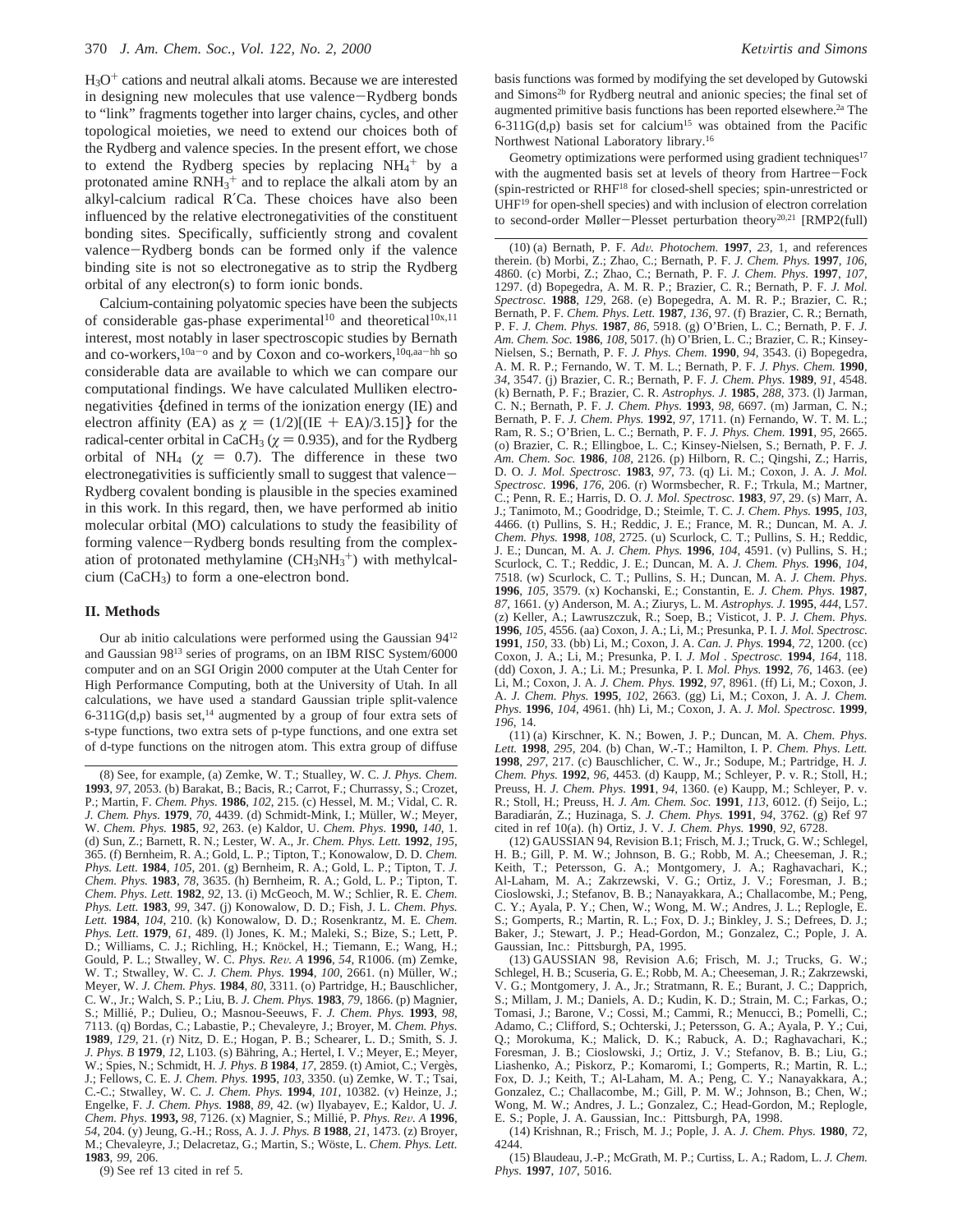**Table 1:** Spin, Relative Energies, and Zero-Point Energies of <sup>R</sup>-Ca+•NH2-R′ Complexes and Dissociation Products*<sup>a</sup>*

| species | $S^2$<br>HF/MP2 | $ZPE^b$ | ZPE <sup>c</sup> | relative energy<br>wrt. 4 |
|---------|-----------------|---------|------------------|---------------------------|
| 1       |                 | 47.09   | 47.97            |                           |
| 2       | 0.753/0.753     | 18.96   | 19.50            |                           |
| $1 + 2$ | 0.753/0.753     | 66.05   | 67.47            | $+22.15$                  |
| 3       | 0.754/0.754     | 66.35   | 67.51            | $+12.38$                  |
| 4       | 0.759/0.759     | 60.34   | 62.24            | 0.00                      |
| 5       |                 | 41.70   | 42.71            |                           |
| 6       | 0.761/0.762     | 17.10   | $17.79^{d}$      |                           |
| $5+6$   | 0.761/0.762     | 58.80   | 60.50            | $+9.66$                   |
|         | 1.328/1.328     | 60.18   | 61.10            | $+33.36$                  |

*<sup>a</sup>* In kcal mol-<sup>1</sup> ; scaled ZPE included. *<sup>b</sup>* At SCF optimized geometries unless otherwise stated; scaled by 0.89.<sup>2a</sup> <sup>c</sup> At UMP2 optimized geometries unless otherwise stated; scaled by 0.89.<sup>2a</sup> d Scaled by 0.94.<sup>22</sup>

or UMP2(full), as appropriate]. Transition structure searches were performed by gradient optimizations using the CALCALL<sup>12,13</sup> technique, and harmonic frequency calculations for species at critical points were performed both at HF and at MP2 levels of theory, from which zeropoint vibrational energies (ZPE) also were obtained. ZPE values from self-consistent field (SCF)-level calculations are reported in Table 1, scaled by a factor of 0.89;<sup>2a</sup> UMP2-level ZPE values also are reported in Table 1, scaled by a factor of 0.95 for nitrogen-containing species<sup>2a</sup> and 0.94 for non-N-containing compounds.<sup>22</sup> In addition, for transition structures (TS), the forces on the nuclei associated with the normal modes of vibration of imaginary frequencies were used to determine the identities of the local minimum structures connecting to the TS. The total energies obtained for each species are given in Table 1, and their relative energies at the PMP2 (spin-projection included)<sup>23</sup> level are summarized in Figure 1.

Figure 2 displays optimized geometric parameters of the species under study, both at the SCF level and at the UMP2 level, with the augmented basis set described earlier in this section. The large number of bond lengths and bond angles associated with many of these structures makes a detailed listing of each geometric parameter impractical. Therefore, we have omitted bond lengths involving hydrogen atoms as well as some bond angles involving methyl- or amino-hydrogens, except in cases where they are relevant in describing an isomerization or an unusual bonding arrangement. The parameters that have been omitted have values at or near those of "conventional" tetrahedral carbon- or nitrogen-containing species. Finally, full details on the geometries of all species are included in the Cartesian coordinates offered as Supporting Information.

In addition, (Mulliken) charge- and spin-density information, obtained at the MP2-level optimized geometries, is provided in Figure 2, and pictorial representations of some of the higher-filled bonding

(17) Schlegel, H. B. *J. Comput. Chem.* **1982**, *3*, 214.

(18) (a) Roothaan, C. C. J. *Re*V*. Mod. Phys.* **<sup>1951</sup>**, *<sup>23</sup>*, 69. (b) Hall, G. G. *Proc. R. Soc. London Ser. A* **1951**, *205*, 541.

(19) (a) Roothaan, C. C. J. *Re*V*. Mod. Phys.* **<sup>1960</sup>**, *<sup>32</sup>*, 179. (b) Binkley, J. S.; Pople, J. A.; Dobosh, P. A. *Mol. Phys.* **1974**, *28*, 1423.

(20) (a) Møller, C.; Plesset, M. S. *Phys. Re*V*.* **<sup>1934</sup>**, *<sup>46</sup>*, 618. (b) Binkley, J. S.; Pople, J. A. *Int. J. Quantum Chem.* **1975**, *9*, 229.

(21) (a) Head-Gordon, M.; Pople, J. A.; Frisch, M. J. *Chem. Phys. Lett.* **1988**, *153*, 503. (b) Frisch, M. J.; Head-Gordon, M.; Pople, J. A. *Chem. Phys. Lett.* **1990,** *166*, 275. (c) Frisch, M. J.; Head-Gordon, M.; Pople, J. A. *Chem. Phys. Lett.* **1990,** *166*, 281. (d) Saebo, S.; Almlöf, J. *Chem. Phys. Lett.* **1989**, *154*, 83.

(22) Rodriquez, C. F.; Bohme, D. K.; Hopkinson, A. C. *J. Phys. Chem.* **1996**, *100*, 2942.

(23) (a) Schlegel, H. B. *J. Phys. Chem.* **1988**, *92*, 3075. (b) Schlegel, H. B. *J. Chem. Phys.* **1986**, *84*, 4530.



**Figure 1.** Total electronic and relative energies of species **3** and **4**, transition structure **7**, and lowest-energy dissociation products at the PMP2 level of theory with the augmented basis set described in Section II. Total energies are given in hartrees without inclusion of ZPE; relative energies are given in kcal mol<sup> $-1$ </sup> with scaled ZPE included.

molecular orbitals, particularly those associated with valence-Rydberg bonds, are given in Figures  $3-7$  in MOLDEN<sup>24</sup> format.

## **III. Results**

**A. One-Electron Valence**-**Rydberg-Bonded Structures. 1. SCF-Level.** In the gas phase, the reactants discussed here can, in principle, approach each other in a variety of orientations, including one in which the four "heavy" atoms are aligned in a collinear fashion. Our first attempt, therefore, at locating a local minimum structure on the ground potential energy surface (PES) involved a search for such a linear, or quasi-linear, bimolecular reaction product. Although we located such a critical point on this surface having an energy lying below that of separated  $CH_3NH_3^+ + CaCH_3$  by ca. 6.34 kcal mol<sup>-1</sup> (scaled<br>ZPE included), a vibrational frequency analysis vielded two ZPE included), a vibrational frequency analysis yielded two imaginary frequencies (31i cm<sup>-1</sup> and 24i cm<sup>-1</sup>), both of which are associated with bending motions of the  $Ca-N-C$  angle from the optimized value of 172.6°.

Allowing this complex to bend yielded a stable complex (species **3**; see Figure 2, where structures of all species examined here are shown) that is similar in geometry to the aforementioned quasi-linear compound, but with a significantly bent Ca-N-<sup>C</sup> angle (117.4°). This complex lies only 0.73 kcal mol<sup>-1</sup> below the quasi-linear species, so  $3$  is bound by ca. 7.07 kcal mol<sup>-1</sup> relative to  $CH_3NH_3^+ + CaCH_3$  (scaled ZPE included) at this level of theory. A subsequent frequency calculation on the level of theory. A subsequent frequency calculation on the optimized geometry yielded one imaginary frequency  $(1i \text{ cm}^{-1})$ associated with essentially barrierless rotation of the methyl H atoms about the  $Ca-C$  bond. Thus, the effect of this instability on the total energy, and on our interpretation, of species **3** is negligible. Clearly, the large radial and angular extent of both the diffuse Rydberg orbital on the substituted ammonium group and the outermost 4sp hybrid valence orbital on calcium (see Figure 3 for depictions of these orbitals) result in the formation of a complex whose energy is only weakly dependent on the Ca-N-C bond angle.

The optimized  $C-Ca$  bond length  $(2.405 \text{ Å})$  in **3** is only slightly shorter than that obtained for separated Ca-CH<sub>3</sub> (species 2 in Figure 2)  $(2.442 \text{ Å})$  and is similar to  $C-Ca$ distances obtained experimentally for ground-state  $(X^2A_1)$  Ca

<sup>(16)</sup> For calcium: "Basis sets were obtained from the Extensible Computational Chemistry Environment Basis Set Database, Version 1.0, as developed and distributed by the Molecular Science Computing Facility, Environmental and Molecular Sciences Laboratory, which is part of the Pacific Northwest Laboratory, P.O. Box 999, Richland, WA 99352, and funded by the U. S. Department of Energy. The Pacific Northwest Laboratory is a multiprogram laboratory operated by Battelle Memorial Institute for the U. S. Department of Energy under contract DE-AC06- 76RLO 1830. Contact David Feller or Karen Schuchardt for further information."

<sup>(24)</sup> Schaftenaar, G. MOLDEN 3.4, CAOS/CAMM Center, The Netherlands, 1998.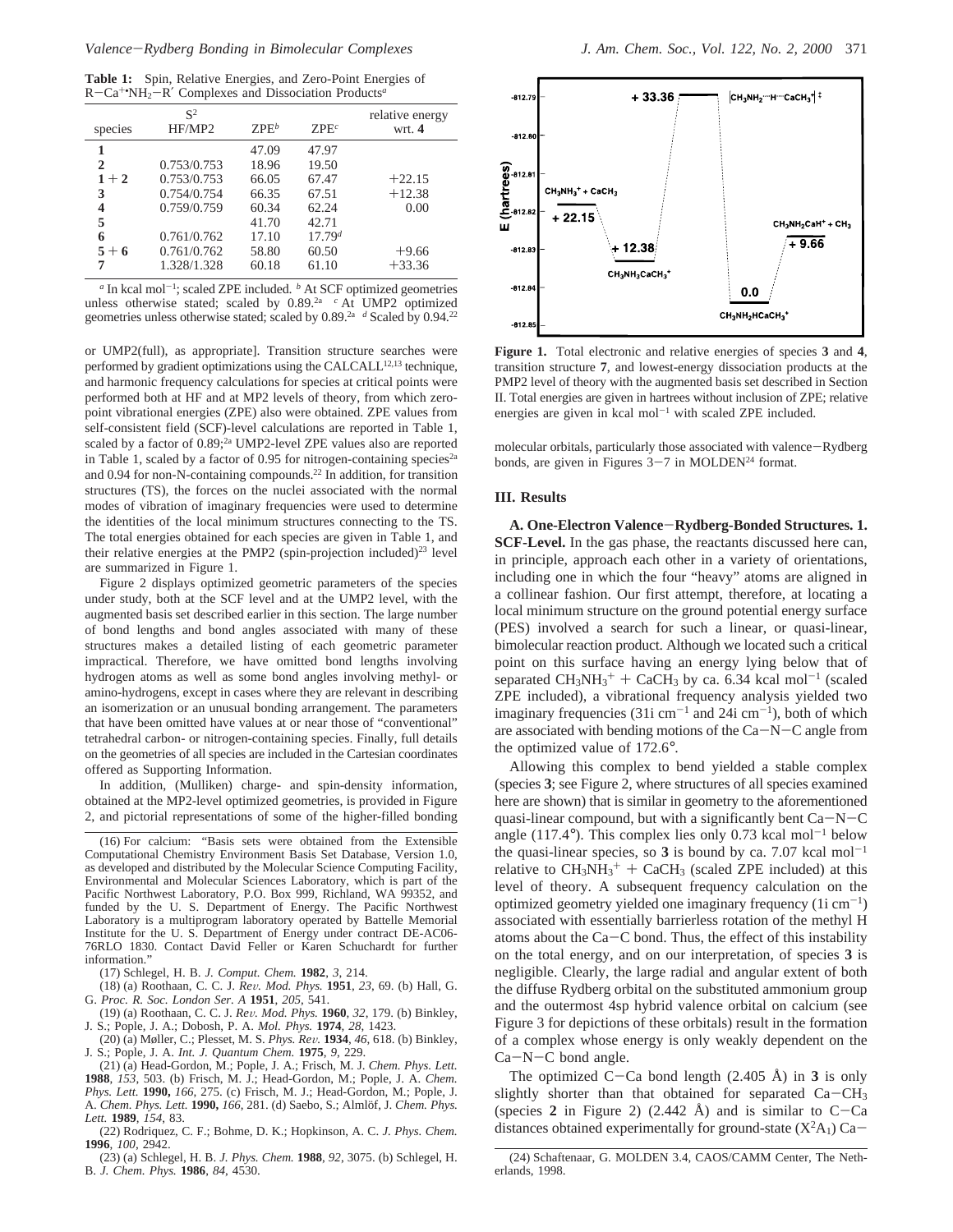

Figure 2. Structural parameters of species associated with our study of valence-Rydberg bonding. Bond lengths involving H atoms have been omitted except where deemed relevant to the description of rearrangement processes, and only selected bond lengths and angles have been included for the purpose of diagram clarity. Cartesian coordinates of all species studied are included in Supporting Information. Bond lengths are in Ångströms; bond angles are in degrees. Where one set of geometric parameters is listed, it denotes an optimized structure at the HF/6-311G(d,p) level of theory. Where two sets of geometric parameters are listed, the upper value denotes optimization at the  $HF/6-311G(d,p)$  level of theory; the lower value denotes optimization at the MP2(full)/6-311G(d,p) level of theory. In each case, these basis sets have been augmented by four sets of extra "s" functions, two sets of extra "p" functions, and one set of extra "d" functions on nitrogen. Atomic- and functional group Mulliken charges are listed in boldface type and are preceded by "q="; spin densities are listed in italics and are preceded by "s=". Both sets of data were obtained at UMP2-level optimized structures, with the basis set listed above.

CH<sub>3</sub> [(2.349  $\pm$  0.013) Å]<sup>10a,j</sup> and for ground-state (X<sup>2</sup>Σ<sup>+</sup>) Ca-CCH (2.349 Å),<sup>10y</sup> as well as those obtained theoretically for CaCH<sub>3</sub>,<sup>11b,h</sup> CaCCH,<sup>11b,g</sup> and CaCN.<sup>11b</sup> The separation between calcium and nitrogen, the atomic centers between which valence-Rydberg bonding is being examined, is 4.767 Å at

this level of theory. Such a distance is significantly longer than SCF-level valence-Rydberg X-N equilibrium distances for  $X-NH_4$  species that we studied earlier, where  $X = K (4.121)$ Å)<sup>5</sup> or Na (3.645 Å).<sup>5</sup> Nevertheless, the existence of 7.1 kcal  $mol^{-1}$  binding energy vis-à-vis "reactants" 1 and 2 indicates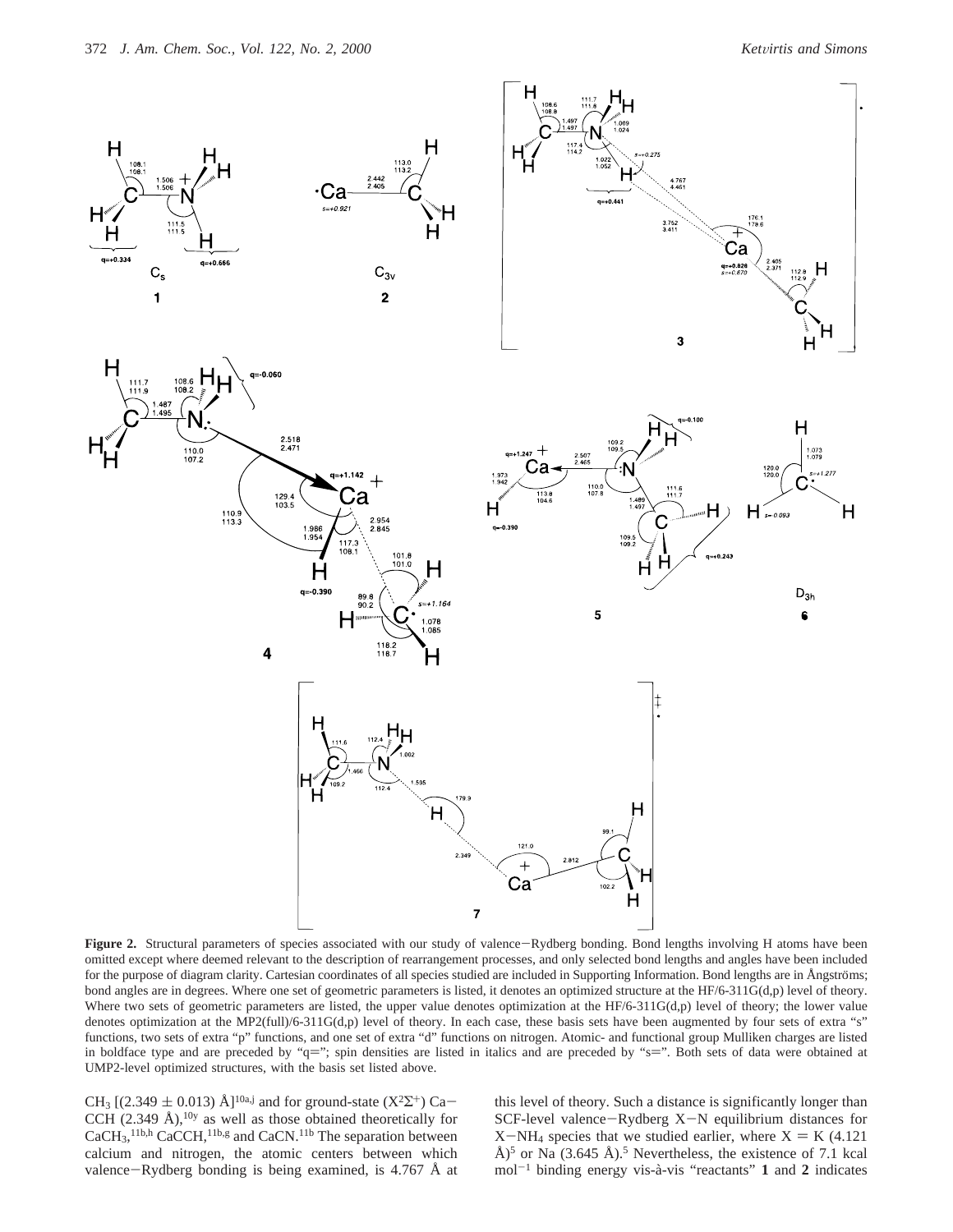

**Figure 3.** MOLDEN pictorial representations of (a) the 4sp hybrid valence orbital centered on Ca of CaCH3 (species **1**); (b) the  $\alpha$ -component of the Ca–C bond in 1; (c) the Rydberg orbital centered on the  $-NH3$  moiety of  $CH_3NH_3^+$  (species 2); (d) the N-C bond in 2.<br>All orbital diagrams for a given species show the atoms in the same All orbital diagrams for a given species show the atoms in the same **Figure 4.** MOLDEN pictorial representations of (a) the Ca<sup>•</sup>NH<sub>3</sub>-<br>orientation. We say and the case of the Ca<sup>•NH</sup>3-<br>National representations of the Ca<sup>•NH</sup>3-

the presence of a weak bonding interaction between nitrogen and calcium in **3**.

Another noteworthy feature of structure **3** lies in the bonding between the ammonium nitrogen and the hydrogen atom oriented toward the calcium atom of the  $CaCH<sub>3</sub>$  group. This N-H bond length is 1.022 Å; the other two N-H bond lengths in this ammonium group are 1.009 Å, similar to that found in ammonia (1.012 Å).<sup>25</sup> Although the Ca-H distance still is large  $(3.752 \text{ Å})$ , the one extended N-H distance suggests the possibility of a small bonding interaction between these H and Ca atoms. Indeed, as is discussed later, an isomer (**4**) of **3** in which this particular hydrogen atom forms a two-electron bond with Ca lies at a lower energy on the PES (see the structure of **4** in Figure 2 and its energy relative to other species in Table 1 and Figure 1).

**2. MP2 Level.** Subsequent MP2-level geometry optimization on species **3** produced a structure similar to that found at the SCF level, albeit slightly more compact (see Figure 2). The insensitivity of the total electronic energy to relatively large geometric distortions during the gradient optimization of **3** made impossible the calculation of an optimum geometry that satisfies all four criteria of convergence in the Berny optimization algorithm within Gaussian 98. Nevertheless, the energy did converge to within  $10^{-5}$  hartrees, and a subsequent harmonic vibrational frequency calculation on the geometry of lowest energy yielded only one imaginary frequency of very small magnitude  $(1i \text{ cm}^{-1})$  associated with an energetically insignificant methyl hydrogen rotation about the  $C-Ca$  bond, similar to that noted at the SCF level of theory.

Species **3** is bound relative to  $CH_3NH_3^+$  +  $CaCH_3$  by 9.77<br>al mol<sup>-1</sup> (scaled ZPE included) at the PMP2 level (see Table kcal mol<sup>-1</sup> (scaled ZPE included) at the PMP2 level (see Table 1 and Figures 1 and 2), a value somewhat larger than the 7.07 kcal mol<sup> $-1$ </sup> calculated at the SCF level. We believe that the



valence-Rydberg one-electron bond in species 3; (b, c) the  $\alpha$ - and  $\beta$ -components of the Ca–C two-electron bond in **3**. All orbital diagrams show the atoms in the same orientation.



**Figure 5.** MOLDEN pictorial representations of (a) the  $\alpha$ -component of the Ca-H bond of species 4; (b) the singly filled  $p_{\pi}$ -orbital of the quasi-planar CH<sub>3</sub> moiety within 4; (c) the  $\alpha$ -component of the N: $\rightarrow$ Ca dative bond of **4**. All orbital diagrams show the atoms in the same orientation.

binding energy in **3** arises largely through the formation of a one-electron valence-Rydberg bond, although it is likely that charge-dipole- and charge-induced-dipole interactions also are present. To estimate the relative magnitudes of these contributions, we evaluated the binding energy of the neutral analogue to **3**, CH<sub>3</sub>NH<sub>3</sub>CaCH<sub>3</sub>, a species for which charge-dipole-

<sup>(25)</sup> *Molecular Spectra and Molecular Structure III. Electronic Spectra and Electronic Structure of Polyatomic Molecules.* Van Nostrand Reinhold: New York, 1966.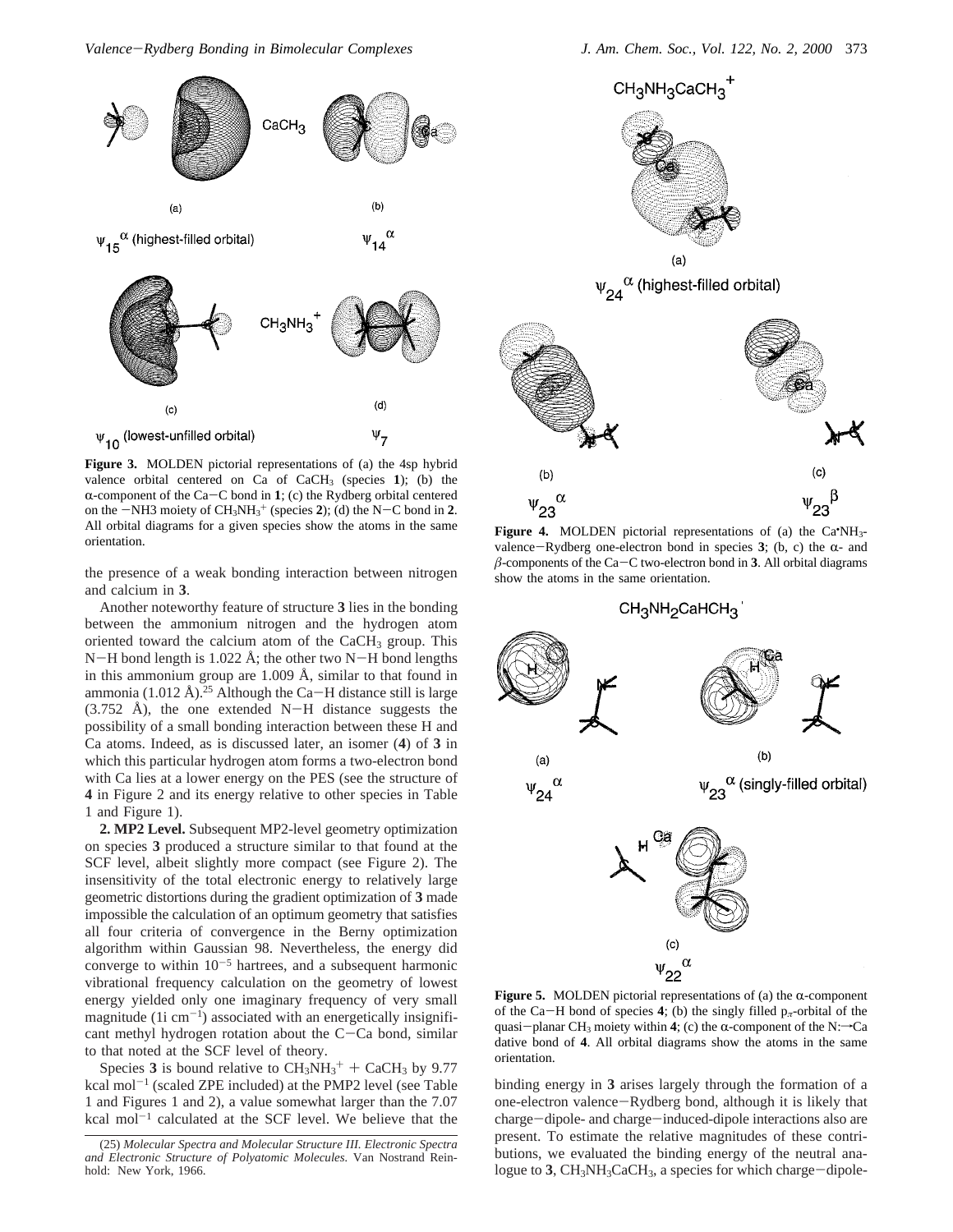

**Figure 6.** MOLDEN pictorial representations of (a) the Ca-H bond of species 5; (b) the N: $\rightarrow$ Ca dative bond of 5; (c) the singly filled p*π*-orbital centered on carbon of species **6**. All orbital diagrams for a given species show the atoms in the same orientation.

and charge-induced-dipole interactions do not exist. In particular, we investigated the thermodynamics of the reaction CH3-  $NH<sub>3</sub> + CaCH<sub>3</sub> \rightarrow CH<sub>3</sub>NH<sub>3</sub>CaCH<sub>3</sub>$  by performing single-point MP2-level calculations, with the basis set defined in section II, on CH3NH3 and CH3NH3CaCH3 at the MP2-optimized geometries of cations **1** and **3**, respectively. The spin-projected (where necessary) MP2 energies, together with that of MP2-optimized CaCH<sub>3</sub> (2), yielded a  $\Delta E$  value of  $-20.48$  kcal mol<sup>-1</sup> (ZPE not included). This value represents the strength of the two-electron valence-Rydberg bond in CH<sub>3</sub>NH<sub>3</sub>CaCH<sub>3</sub>. The greater strength of this bond compared to that of the one-electron bond formed in **3** is in marked contrast to the relative bond strengths in the ammonium dimer and alkali dimer neutrals and cations; 4a,b,8 nevertheless, this result reinforces our characterization of the one-electron Ca-N bond in **<sup>3</sup>** as resulting from a valence orbital-Rydberg orbital interaction.

Also noteworthy is the fact that the  $N-H$  bond involving the hydrogen atom oriented toward calcium is longer that the other two  $N-H$  bonds by nearly 0.03 Å, in a manner qualitatively similar to the results found at the SCF level. These results suggest, as discussed earlier, the possibility of a weak N-H bond and a small Ca-H bonding interaction. Indeed, an inspection of the spin density distribution also obtained in Figure 2 shows a significant delocalization between the Ca atom  $(s =$  $+0.670$ ) and the weakly bonded ammonium hydrogen ( $s =$  $+0.275$ ).

The covalent bonding characteristics of **3** further manifest themselves when comparing the charge and spin distributions of **3** with those of the fragments **1** and **2**, which carry the total net charge and spin densities, respectively, before complex formation. The -NH<sub>3</sub> group carries a charge of  $+0.666$  in **1**, whereas in complex 3, this same -NH<sub>3</sub> group has  $q = 0.441$ . This is consistent with ca. 0.22 units of an electron being transferred from fragment **2** to **1** when the bond is formed. The Ca atom has a spin density of  $s = 0.921$  in **2**, whereas in complex **3**, its spin has decreased to  $s = 0.670$ . This again is



Figure 7. MOLDEN pictorial representations of (a) N-H- and valence-Rydberg bond breaking and Ca-H bond formation in transition structure **<sup>7</sup>**; (b) Ca-C bond cleavage and formation of a singly filled  $p_{\pi}$ -orbital of a quasi-planar CH<sub>3</sub> moiety in 7; (c) Ca-C bond cleavage in **7**; (d) N-H bond breaking and formation of a N: $\rightarrow$ Ca dative bond in **7**. All orbital diagrams show the atoms in the same orientation.

consistent with ca. 0.25 units of an electron being transferred from **2** to **1** upon bond formation.

The inclusion of electron correlation at this level has resulted in the equilibrium length of the C-Ca bond  $(2.371 \text{ Å})$  being slightly shorter than that obtained at the SCF level; the MP2 optimized value is in even closer agreement with the spectroscopically derived<sup>10a,j,y</sup> and theoretically calculated<sup>11b,g,h</sup> C-Ca bond lengths discussed earlier.

Figure 3 shows depictions of the 4sp singly occupied and  $C-Ca$  orbitals of CaCH<sub>3</sub> and the (empty) Rydberg and N-C bonding orbitals of  $CH_3NH_3^+$ ; Figure 4 displays the singly occupied Rydberg-valence and Ca-C bonding orbitals of **<sup>3</sup>**. The singly occupied orbital of **3** ( $\psi_{24}^{\alpha}$ ) contains a large lobe on Ca and a smaller, but significant, lobe on NH<sub>3</sub> combined in a constructive bonding manner. The origin of this bonding orbital can be seen clearly on inspection of  $\psi_{15}$ <sup> $\alpha$ </sup> in Figure 3 (the singly filled 4s4p orbital based on Ca) and  $\psi_{10}$  (the unfilled diffuse Rydberg orbital on NH<sub>3</sub>). The next-highest-filled orbitals of **3**,  $\psi_{23}^{\alpha}$  and  $\psi_{23}^{\beta}$ , represent the two-electron Ca–C bond. These orbital pictures are consistent with the depiction of species **<sup>3</sup>** as containing a Ca-N one-electron valence-Rydberg bonding interaction in which the unpaired electron and the positive charge are delocalized over the calcium and Rydberg centers.

**B. Rearranged Bimolecular Complexes and Transition Structures.** *1. SCF-Le*V*el.* As discussed earlier, the optimized geometry of the complex formed from the addition of CaCH3 to  $CH_3NH_3^+$  contains an ammonium N-H bond for the<br>hydrogen atom oriented toward the calcium that is longer than hydrogen atom oriented toward the calcium that is longer than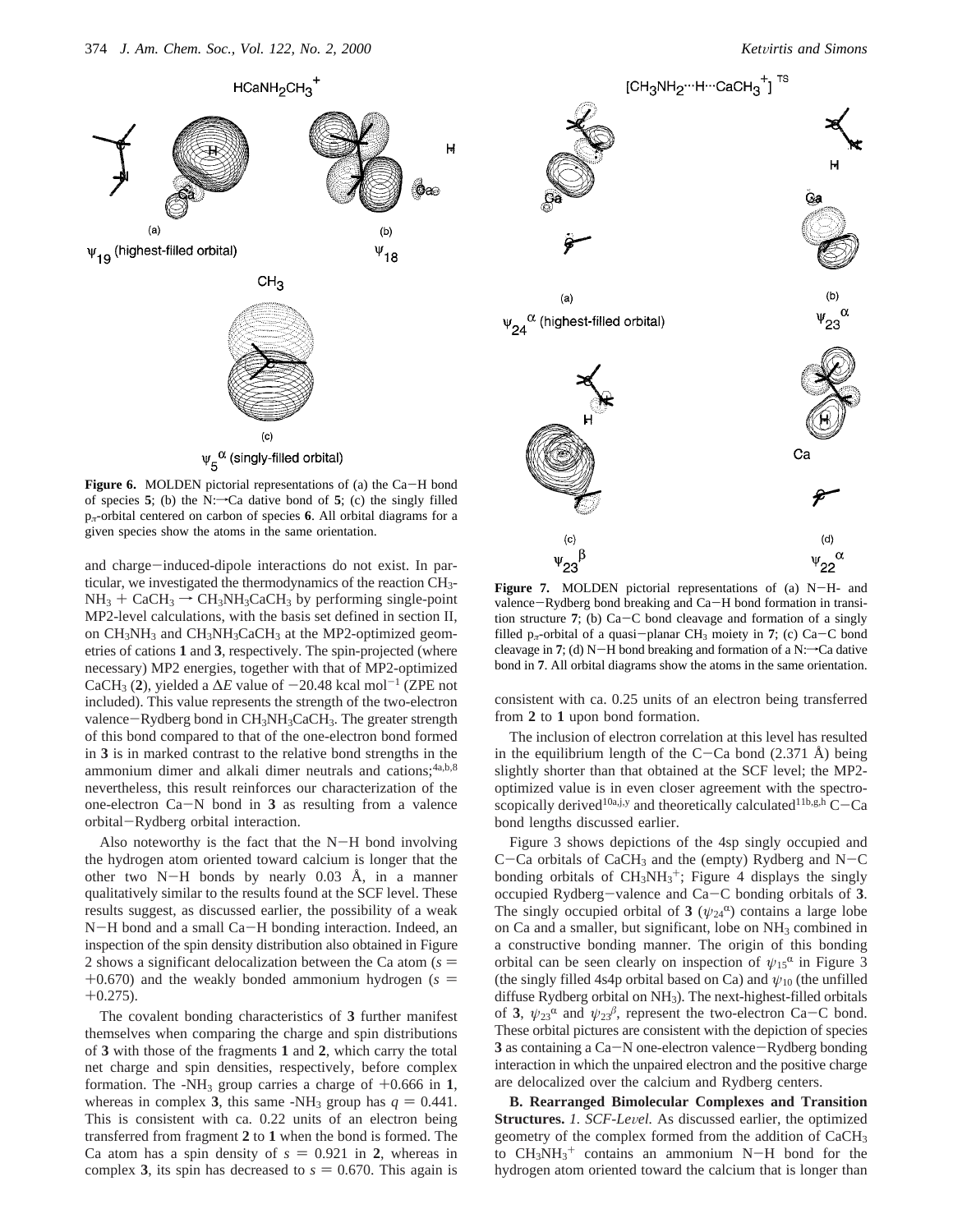the other two N-H bonds of this group. This observation has led us to consider the thermodynamic stability of **3** relative to an isomer in which there exists a  $Ca-H$  bond. A subsequent geometry optimization led to a structure for which there exists not only a Ca-H bond but also a variety of unusual bonding features. Furthermore, 4 lies  $10.91$  kcal mol<sup>-1</sup> below 3, and is the lower-energy isomer.

The structure of 4 contains a Ca–C distance  $(2.954 \text{ Å})$ considerably longer than that obtained from spectroscopic measurements<sup>10a,j</sup> and theoretical calculations<sup>11b,h</sup> on CaCH<sub>3</sub>. Also, the Ca-N separation in  $4(2.518 \text{ Å})$  is approximately 0.4 Å longer than that obtained from spectroscopic<sup>10a,b</sup> studies on CaNH<sub>2</sub>, and from theoretical calculations on  $CaNH_2$ ,  $11b$ , h CaNCO,<sup>11b,g</sup> CaNNN,<sup>11b,g</sup> CaNCS,<sup>11b,g</sup> and CaNC,<sup>11b,g</sup> but is similar to that calculated for  $Ca^{2+}$ : $N=N$ :.<sup>11a</sup> Thus, 4 does not contain conventional Ca-C or Ca-N bonds; instead, it seems to involve a  $H-Ca<sup>+</sup>$  cation that is weakly complexed to a  $CH<sub>3</sub>$ radical and bound, in a dative manner, to a methylamine.

The identities of the lowest-energy dissociation products for species  $4$  are not obvious because either the dative  $N-Ca$  bond or the  $Ca-CH<sub>3</sub>$  interaction could be the weakest bond. We therefore studied three possible dissociation channels of **4** at both the SCF and MP2 levels of theory:  $HCANH_2CH_3^+(5) + CH_3(6)$  CH<sub>2</sub>NH<sub>2</sub> +  $HCaCH_3^+$  and CH<sub>2</sub>NH<sub>2</sub> +  $C_3H^+ + CH_3$  $CH_3$  (6),  $CH_3NH_2 + HCaCH_3^+$ , and  $CH_3NH_2 + CaH^+ + CH_3$ .<br>We found the respective dissociation limits to lie 8.17, 34.55 We found the respective dissociation limits to lie 8.17, 34.55, and  $44.43$  kcal mol<sup>-1</sup> (scaled ZPE included) above 4 at the SCF level, and 9.66, 36.86, and 48.54 kcal mol<sup>-1</sup> (scaled ZPE included) above **4** at the PMP2 level of theory. As a result, subsequent analyses of the dissociation of species **4** are restricted to the lowest-energy dissociation products **5** and **6** (see Figures 1 and 2).

The structure of species **4** contains features reminiscent of the dissociation products  $\text{HCaNH}_2\text{CH}_3^+$  and  $\text{CH}_3$ . The N-Ca,<br>Ca-H and N-C bond lengths in 5 differ by no more than 0.013 Ca-H, and N-C bond lengths in **<sup>5</sup>** differ by no more than 0.013 Å from the equilibrium values obtained in **4**; in addition, the <sup>C</sup>-H distances and H-C-H bond angles of the quasi-planar CH3 moiety of **4** are very similar to those of methyl radical **6**.

By contrast, the structure of species **4** contains profound differences from isomer **3**, the most noticeable being the presence of a Ca-H bond in **<sup>4</sup>** (1.986 Å) where only a small Ca-H interaction exists in **3** (Ca-H separation  $= 3.752$  Å). This structural change is consistent with a hydrogen migration from the ammonium nitrogen in **3** to the calcium atom in **4**. In addition, **<sup>4</sup>** contains a stronger Ca-N interaction and a weaker Ca-C bond than in **<sup>3</sup>**, as well as an amino (rather than an ammonium) functional group. A more detailed understanding of the structural changes associated with the isomerization of **3** and **4** necessitates an examination of the charge and spin distributions of these species (see Figure 2), to be discussed further in Section B. 2.

The two minimum-energy isomers **3** and **4** are, in principle, interconvertible through the TS **7**, which we have also identified (although maximum gradient convergence only to  $-0.00352$ ) hartrees/bohr was possible). A subsequent frequency calculation on this TS yielded one imaginary vibrational frequency (25i  $cm^{-1}$ ), for which the most significant nuclear motion was a hydrogen migration between the amino nitrogen and the CaCH<sub>3</sub> calcium, in a manner consistent with interconversion of **3** and **<sup>4</sup>**. Species **<sup>7</sup>** (see Figure 2) contains a Ca-N distance (3.943 Å; not shown) intermediate between that of **3** (4.767 Å) and that of the dative bond in  $4$  (2.518 Å), a Ca–H distance (2.349) Å) intermediate between that of **3** (3.752 Å) and the Ca-H two-electron bond in  $4(1.986 \text{ Å})$ , and a Ca-C separation  $(2.812)$ 

Å) between that of the Ca–C bond in  $3$  (2.405 Å) and that of the weak Ca-C interaction in **<sup>4</sup>** (2.954 Å). A more detailed discussion of the structural rearrangements required for this isomerization is given in Section IV.

However, the energy of  $7$  was found to be 21 kcal mol<sup>-1</sup> above **3** (scaled ZPE included). As was mentioned earlier, the energy required to dissociate **4** into  $HCANH<sub>2</sub>CH<sub>3</sub><sup>+</sup> + CH<sub>3</sub>$  is<br>only 8.17 kcal mol<sup>-1</sup> far below that required for isomerization only 8.17 kcal mol<sup>-1</sup>, far below that required for isomerization over the TS to **3**. As species **3** itself is bound with respect to  $CH_3NH_3^+$  + CaCH<sub>3</sub> only by 7.07 kcal mol<sup>-1</sup> at this level, it is<br>evident that in the gas phase, both 3 and 4 are more likely to evident that, in the gas phase, both **3** and **4** are more likely to dissociate than to undergo interconversion. As a result, it can also be stated that **4** cannot be formed by the gas-phase reaction of  $CH_3NH_3^+$  with CaCH<sub>3</sub> at thermal energies. Nevertheless, our calculations show that species **4** is bound, albeit by only 8.17 kcal mol<sup> $-1$ </sup> relative to its lowest-energy dissociation products, and its production in the gas phase should be possible under appropriate experimental conditions.

*2. MP2 Le*V*el.* On inclusion of electron correlation, the optimized structure of species **4** differs from its SCF-level counterpart in its "compactness" and in the position of the "migrated" hydrogen atom relative to the calcium atom to which it is bonded. At UMP2, the N-Ca dative bond is shorter by 0.047 Å (2.471 Å), the Ca–H bond is shorter by 0.032 Å (1.954) Å), and the Ca–C separation is shorter by 0.109 Å  $(2.845 \text{ Å})$ than at the SCF level. Furthermore, the bond angles that involve the Ca-H bond are considerably smaller  $[\angle N-Ca-H]$  is smaller by 25.9° (103.5°);  $\angle$  C-Ca-H is smaller by 9.2° (108.1°)]; in addition,  $\angle C-N-Ca$  is 2.8° smaller (107.2°) than the SCF-optimized value. All of these geometric changes on proceeding from SCF to MP2 are consistent with a more compact structure at the correlated level of theory.

However, as stated earlier, species **4** is only weakly bound relative to dissociation products  $\bf{5}$  and  $\bf{6}$  (by 9.66 kcal mol<sup>-1</sup> at PMP2; ZPE included; see Table 1 and Figure 1), and is more likely to dissociate in this manner than to isomerize to **3** via **7**. A UMP4SDTQ<sup>20,26</sup> single-point calculation at the SCF geometry obtained for **<sup>7</sup>** (see Table 1) yielded a PMP2 energy [with (*<sup>s</sup>* + 1) to  $(s + 4)$  spin contaminants annihilated] of  $-812.78986$ hartrees, which is  $33.36$  kcal mol<sup>-1</sup> above 4, and is  $20.98$  kcal  $mol^{-1}$  above 3 (scaled ZPE included). As a full geometry optimization of **7** at UMP2 was found to be prohibitively expensive computationally, we report this result as an upper bound to the TS energy.

Analogous to what was found at the SCF level, species **4** contains structural features that are similar to each of dissociation products **5** and 6. For example, **5** contains a dative  $N:$   $\rightarrow$  Ca bond, a conventional  $N-C$  bond, and a  $Ca-H$  bond, all of which are nearly identical in length to those found in **4**; also, the quasiplanar CH3 moiety in **4** has similar bond lengths and bond angles to those found in the methyl radical **6**. In addition, the charge distributions, both in **4** and in **5**, show the calcium atom to support a large positive charge ( $q = +1.247$  and  $q = +1.142$ , respectively); similarly, the spin densities in **4** and in **6** show the unpaired electron to reside on the planar or quasi-planar carbon atom ( $s = +1.164$  and  $s = +1.277$ , respectively).

Whereas the positive charge in **4** lies on Ca, the unpaired electron is on the carbon atom adjacent to calcium (thus **4** is a distonic ion). Furthermore, the structure of the methyl group that contains this carbon atom is more reminiscent of a methyl

<sup>(26) (</sup>a) Krishnan, R.; Frisch, M. J.; Pople, J. A. *J. Chem. Phys.* **1980**, *72*, 4244. (b) Krishnan, R.; Pople, J. A. *Int. J. Quantum Chem.* **1978**, *14*, 91. (c) Frisch, M. J.; Krishnan, R.; Pople, J. A. *Chem. Phys. Lett.* **1980**, *75*, 66.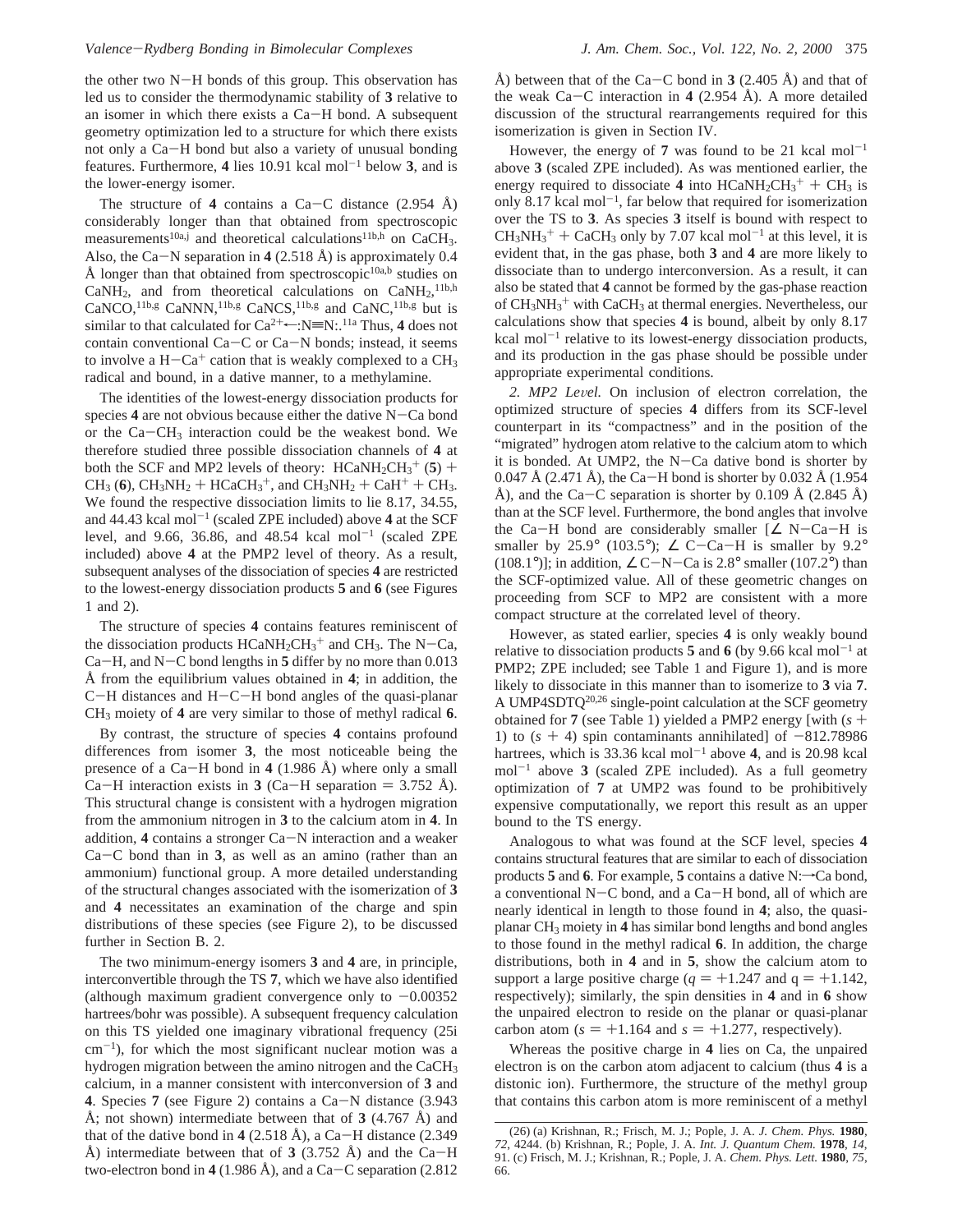radical (see species **6** in Figure 2) than of a tetrahedral carboncontaining species such as methane. The existence of a  $Ca-N$ separation (2.471 Å) in **4** considerably longer than that obtained elsewhere for  $Ca-NH_2^{10a,b,11b,h}$  but similar to that optimized<br>for  $Ca^{2+} \leftarrow N \equiv N$ : (2.48 Å)<sup>11a</sup> suggests that the  $Ca-N$  interacfor Ca<sup>2+</sup>  $\leftarrow$ :N=N: (2.48 Å)<sup>11a</sup> suggests that the Ca-N interaction in **4** involves a dative bond (see Figure 2), which is consistent with the positive charge being on the calcium atom, rendering its 4sp hybrid orbital empty and thus available to form the N: $\rightarrow$ Ca dative bond.

Figure 5 displays the Ca-H, radical center CH<sub>3</sub>, and N: $\rightarrow$ Ca molecular orbitals for species **<sup>4</sup>**. Figure 6 shows the Ca-H,  $N:\rightarrow Ca$ , and radical-center CH<sub>3</sub> orbitals of the dissociation products  $HCaNH<sub>2</sub>CH<sub>3</sub><sup>+</sup> (5)$  and  $\bullet CH<sub>3</sub> (6)$ , and Figure 7 shows the highest-filled orbitals of the transition structure 7 the highest-filled orbitals of the transition structure **7**.

The origin of the highest-filled molecular orbitals of **4** can be seen clearly from the orbital diagrams in Figure 6. The highest-filled orbital  $(\psi_{19})$  of species **5** contains a large s-type lobe on the migrated hydrogen atom, and a smaller p-type lobe on the adjacent calcium atom, oriented toward this hydrogen atom. Clearly, this arrangement is representative of a Ca-<sup>H</sup> bond. The next highest-filled orbital  $(\psi_{18})$  includes a large lobe on nitrogen, oriented toward calcium, indicative of a  $N:\rightarrow C$ a dative bond. The highest singly filled orbital on  $CH_3$  ( $\psi_5^{\alpha}$ ) is an out-of-plane  $p_{\pi}$  -orbital centered on carbon.

Figure 7 displays the highest-filled MOs of transition structure **7**. The highest-filled orbital ( $\psi_{24}^{\alpha}$ ) contains a large lobe on the migrating hydrogen, a smaller  $p_{\pi}$ -lobe centered on the amino group, and a small lobe centered on calcium. Comparisons with the highest-filled orbitals in **3** (Figure 4), which contains three intact N-H bonds, and in **<sup>4</sup>** (Figure 5), which contains two intact N-H bonds and one intact Ca-H bond, indicate that  $\psi_{24}^{\alpha}$ in **<sup>7</sup>** represents the process of N-H and valence-Rydberg bond breaking and Ca-H bond formation on proceeding from **<sup>3</sup>**, through **7**, to **4**. The next-highest-filled orbitals of **7**,  $\psi_{23}$ <sup> $\alpha$ </sup> and  $\psi_{23}$ <sup>β</sup>, provide a clear illustration of homolytic Ca-C bond cleavage during the isomerization of  $3$  to  $4$ . The  $\alpha$ -component contains a  $p_{\pi}$ -lobe centered on the carbon atom of the CH<sub>3</sub> moiety adjacent to calcium; the  $\beta$ -component contains a diffuse lobe centered mainly on calcium, but delocalized to include the adjacent methyl carbon atom. These orbital pictures illustrate the homolytic cleavage of the C-Ca bond in **<sup>3</sup>**, resulting in one electron moving to a  $p_{\pi}$ -orbital of a CH<sub>3</sub> moiety within 4; the other electron moves to contribute to a Ca-H bond in **<sup>4</sup>** (see Figures 2 and 5).

The next-highest-filled orbitals of **7**,  $\psi_{22}^{\alpha}$  and  $\psi_{22}^{\beta}$ , display large lobes that are delocalized over the amino nitrogen and the migrating hydrogen, but also are oriented toward calcium. This orbital picture is reminiscent of  $\psi_{22}^{\alpha}$  in **4** (see Figure 5), which represents a N: $\rightarrow$ Ca dative bond. Thus,  $\psi_{22}$  (the  $\alpha$ -component of which is shown in Figure 7) appears to depict the process of N-H bond breaking and formation of a N: $\rightarrow$ Ca dative bond, as required to form **4** from **3**.

# **IV. Summary**

We have performed ab initio MO calculations on structures associated with the bimolecular complexation of  $CH<sub>3</sub>NH<sub>3</sub><sup>+</sup> (1)$ with  $CaCH<sub>3</sub>(2)$  to assess the feasibility of forming one-electron valence-Rydberg bonds between substituted calcium and NH3 groups. Our investigation yielded the following results: (a) the ion-molecule complex (**3**) formed from initial contact of the two reactants is bound by 9.77 kcal mol<sup>-1</sup> relative to  $CH_3$ - $NH_3^+$  + CaCH<sub>3</sub> at the PMP2 level of theory; (b) the structure of **3** displays significant charge and spin delocalization between of **3** displays significant charge and spin delocalization between calcium and the adjacent ammonium group as well as a half-



**Figure 8.** Electronic rearrangements associated with the interconversion of **3** and **4**.

filled bonding orbital that involves both Ca valence and  $R-NH_3$ <sup>+</sup> Rydberg character.<br>These energetic and struct

These energetic and structural features are indicative of the formation of a weak one-electron bond between the 4sp hybrid valence orbital on calcium and a diffuse Rydberg orbital on the ammonium moiety.

Our studies also suggest the existence of a structural isomer  $(4)$  12.38 kcal mol<sup>-1</sup> below 3. The formation of 4 from 3 requires substantial structural and bonding changes, as illustrated in Figure 8: (a) homolytic cleavage of the Ca-C bond, from which one electron contributes to the formation of a new Ca-<sup>H</sup> bond; the other electron occupies a  $p_{\pi}$ -orbital on a quasi-planar  $CH<sub>3</sub>$  moiety; (b) heterolytic cleavage of an ammonium N-H bond, from which the  $H^+$  subsequently acquires hydridic character and forms a bond with calcium; (c) the unpaired electron on Ca in **3**, together with an electron from the cleaved Ca-C bond from **<sup>3</sup>**, combine with the migrating proton to form the Ca-H bond; (d) donation of a lone electron pair on nitrogen to calcium to form a dative Ca-N bond.

It must be emphasized that these rearrangements refer to a *concerted* process; by no means do we imply a stepwise mechanism when we enumerate the four changes that must occur.

Isomers **3** and **4** have been found to be interconvertible through transition structure  $7$ , which lies ca. 21 kcal mol<sup>-1</sup> above **3**. However, as **3** is bound by only 9.77 kcal mol<sup> $-1$ </sup> relative to **1** and **2**, and **4** is bound by only 9.66 kcal mol<sup>-1</sup> relative to 5